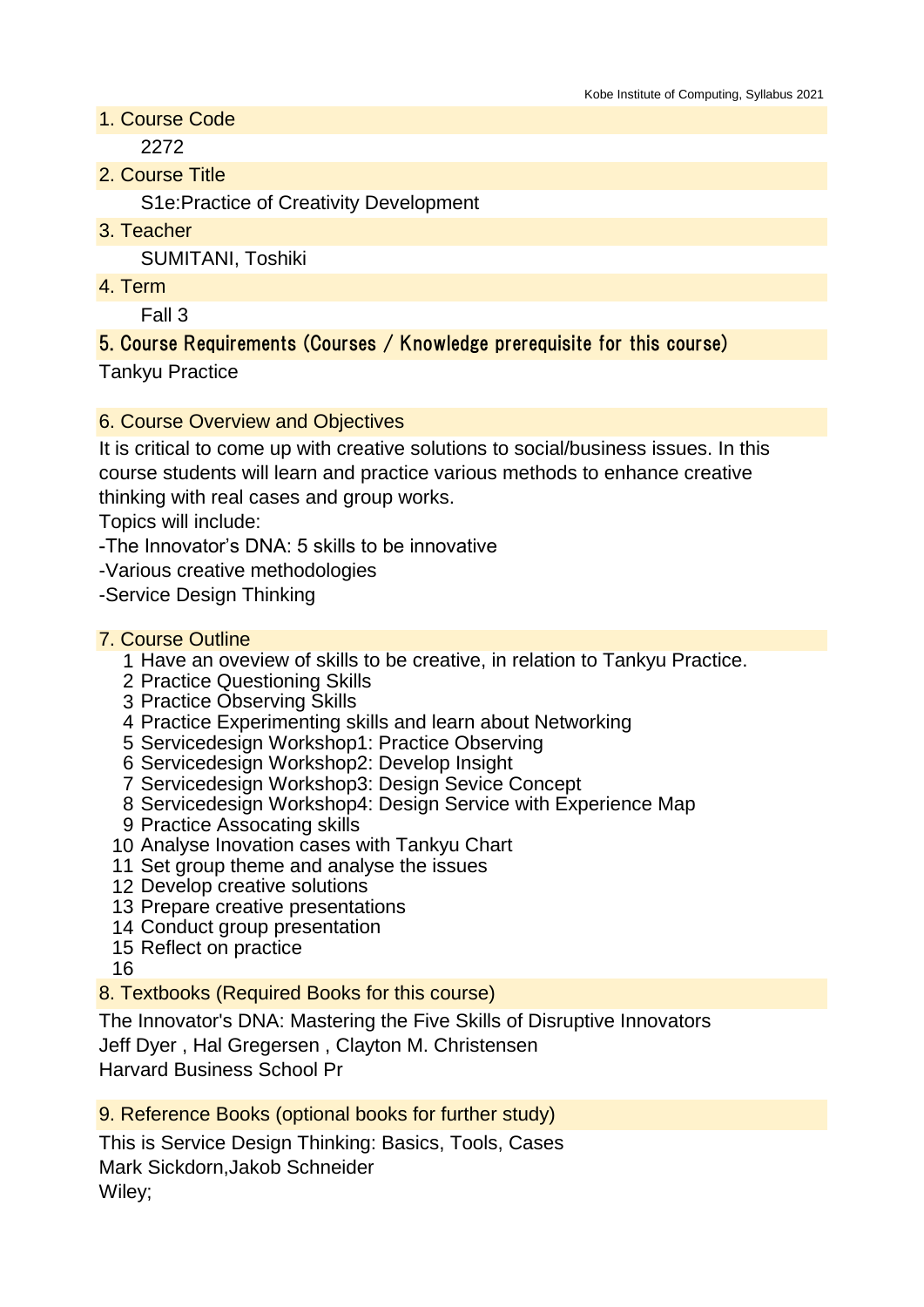# 10. Course Goals (Attainment Targets)

- (1) Understand and practice various creative methodologies, and become able to
- (2) Understand the characteristics of innovators and become able to practice some of them to be more creative.
- (3)
- $(4)$  $(5)$
- $(6)$
- $(7)$
- (8)

11. Correspondence relationship between Educational goals and Course goals

| Educational goals of the school |                                                                              |                            | <b>Course Goals</b> |
|---------------------------------|------------------------------------------------------------------------------|----------------------------|---------------------|
| High level ICT                  | <b>Basic academic skills</b>                                                 |                            |                     |
| skills                          | Specialized knowledge and literacy                                           |                            |                     |
| Human skill<br>(Tankyu skill)   | Ability to continually improve own strengths                                 |                            | 2                   |
|                                 | Ability to discover and Problem setting<br>resolve the problem<br>in society |                            |                     |
|                                 |                                                                              | <b>Hypothesis planning</b> |                     |
|                                 |                                                                              | <b>Hypothesis testing</b>  |                     |
|                                 |                                                                              | <b>Practice</b>            |                     |
|                                 | Fundamental                                                                  | Ability to step forward    | 2                   |
|                                 | Competencies for                                                             | Ability to think through   | 2                   |
|                                 | <b>Working Persons</b>                                                       | Ability to work in a team  | 2                   |
| <b>Professional ethics</b>      |                                                                              |                            |                     |

12. Evaluation

| Goals             | Evaluation method & point allocation                                                                                                                                  |      |                |    |                           |       |
|-------------------|-----------------------------------------------------------------------------------------------------------------------------------------------------------------------|------|----------------|----|---------------------------|-------|
|                   | examination                                                                                                                                                           | Quiz | <b>Reports</b> |    | Presentation Deliverables | Other |
|                   |                                                                                                                                                                       |      |                |    |                           |       |
|                   |                                                                                                                                                                       |      |                |    |                           |       |
| $\overline{3}$    |                                                                                                                                                                       |      |                |    |                           |       |
| 4                 |                                                                                                                                                                       |      |                |    |                           |       |
| 5                 |                                                                                                                                                                       |      |                |    |                           |       |
| $\overline{6}$    |                                                                                                                                                                       |      |                |    |                           |       |
| <b>Allocation</b> |                                                                                                                                                                       |      |                |    |                           |       |
| (8)               |                                                                                                                                                                       |      |                |    |                           |       |
| Allocation        |                                                                                                                                                                       |      | 30             | 30 | 40                        |       |
|                   | <b>13. Evaluation Criteria</b>                                                                                                                                        |      |                |    |                           |       |
| Examination       |                                                                                                                                                                       |      |                |    |                           |       |
| Quiz              |                                                                                                                                                                       |      |                |    |                           |       |
| <b>Reports</b>    | Write "Reflection Report" after all classses, in which you describe<br>what you practiced in classes and what you learned through the<br>practices in your own words. |      |                |    |                           |       |
| Presentation      | Participate in the group presentation, where you communicate your<br>creative solutions with creative manners, utilizing methodoloties<br>learned in the class.       |      |                |    |                           |       |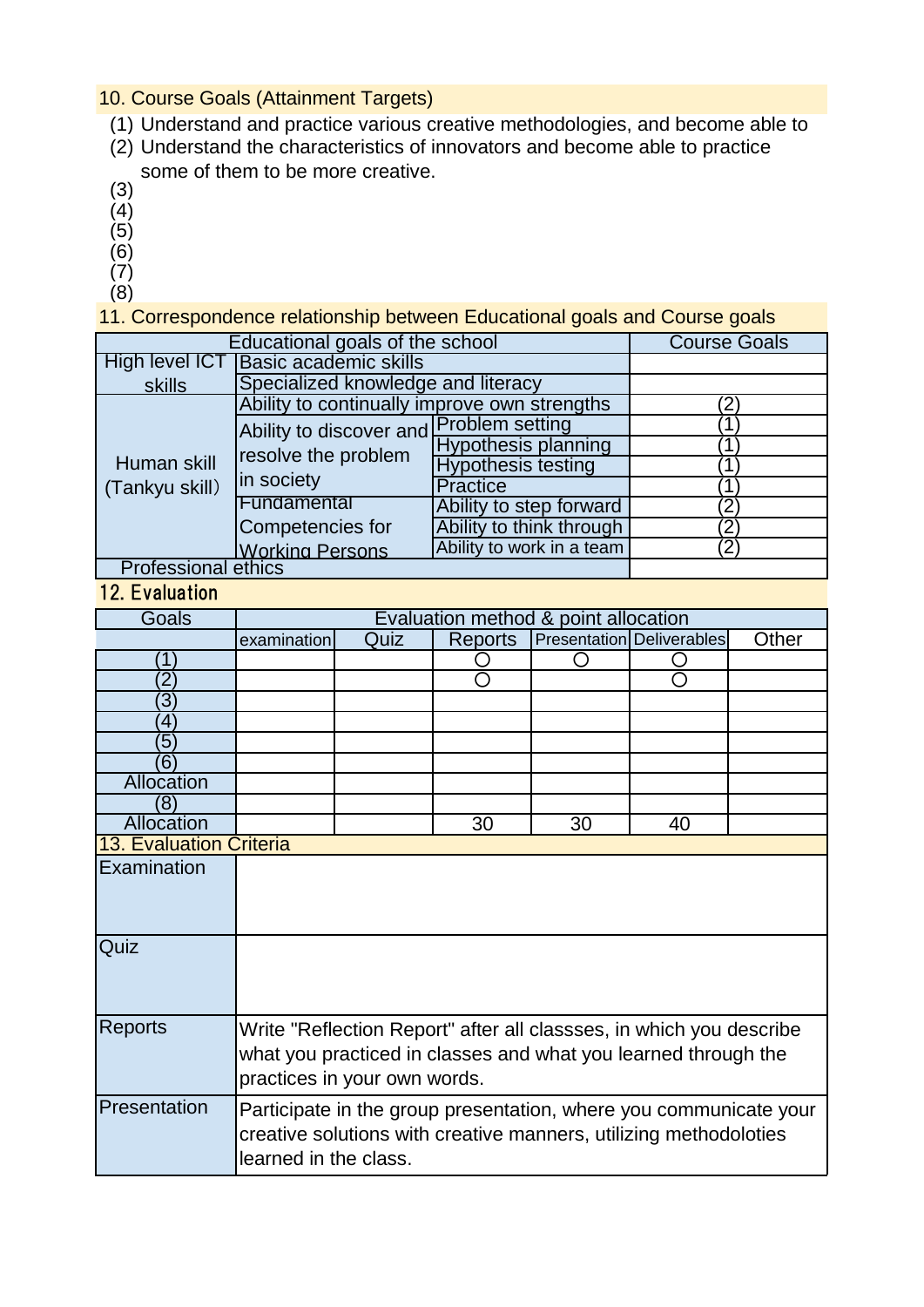|                     | <b>Deliverables</b><br>Individual and group assignmnents between classes will be                           |                                                                                                         |                 |  |
|---------------------|------------------------------------------------------------------------------------------------------------|---------------------------------------------------------------------------------------------------------|-----------------|--|
|                     | evaluated based on how you understand the purpose of the<br>assignment and describe your practice clearly. |                                                                                                         |                 |  |
| Other               |                                                                                                            |                                                                                                         |                 |  |
| 14. Active Learning |                                                                                                            |                                                                                                         |                 |  |
|                     |                                                                                                            | Hourly percentage of active learning within the whole class time                                        | 75%             |  |
|                     |                                                                                                            | Active learning such as problem solving assignment using the<br>knowledge and skills acquired in class. | All the<br>time |  |
|                     |                                                                                                            | 2 Active learning such as group works and discussions.                                                  | All the<br>time |  |
|                     |                                                                                                            | 3 Outcome presentations and feedbacks.                                                                  | All the<br>time |  |
|                     | conducted.                                                                                                 | 4 Students actively make decisions on how the class should be                                           | Sometime<br>s   |  |

### 15. Notes

Some assignments should be carried out outside classes.

Materials used in class and assignments will be distributed through Moodle.

Assignment outputs should be delivered through Moodle.

Bring your network-connected PC's to the classroom.

### 16. Course plan

(Notice) This plan is tentative and might be changed at the time of delivery

|  | Lesson 1: Introduction to Creativity development |
|--|--------------------------------------------------|
|--|--------------------------------------------------|

(lecture, 90min.)

In this lecture, students will understand the critical elements of developing creativity to come up with innovative solutions to social/business issues.

-Creative thinking mini-case

-Degrees of freedom

-Introduction to Innovator's DNA,

Lesson 2: Innovator's skills #1 Questioning/Observing

(lecture and group work, 90min.)

Students will understand and practice 2 of 5 innovators' discovery skills, questioning and observing

-What is questioning?

-Case Practice: Question storming & cultivating question thinking

-Observing customers with 10 questions

-Assignment: observing customers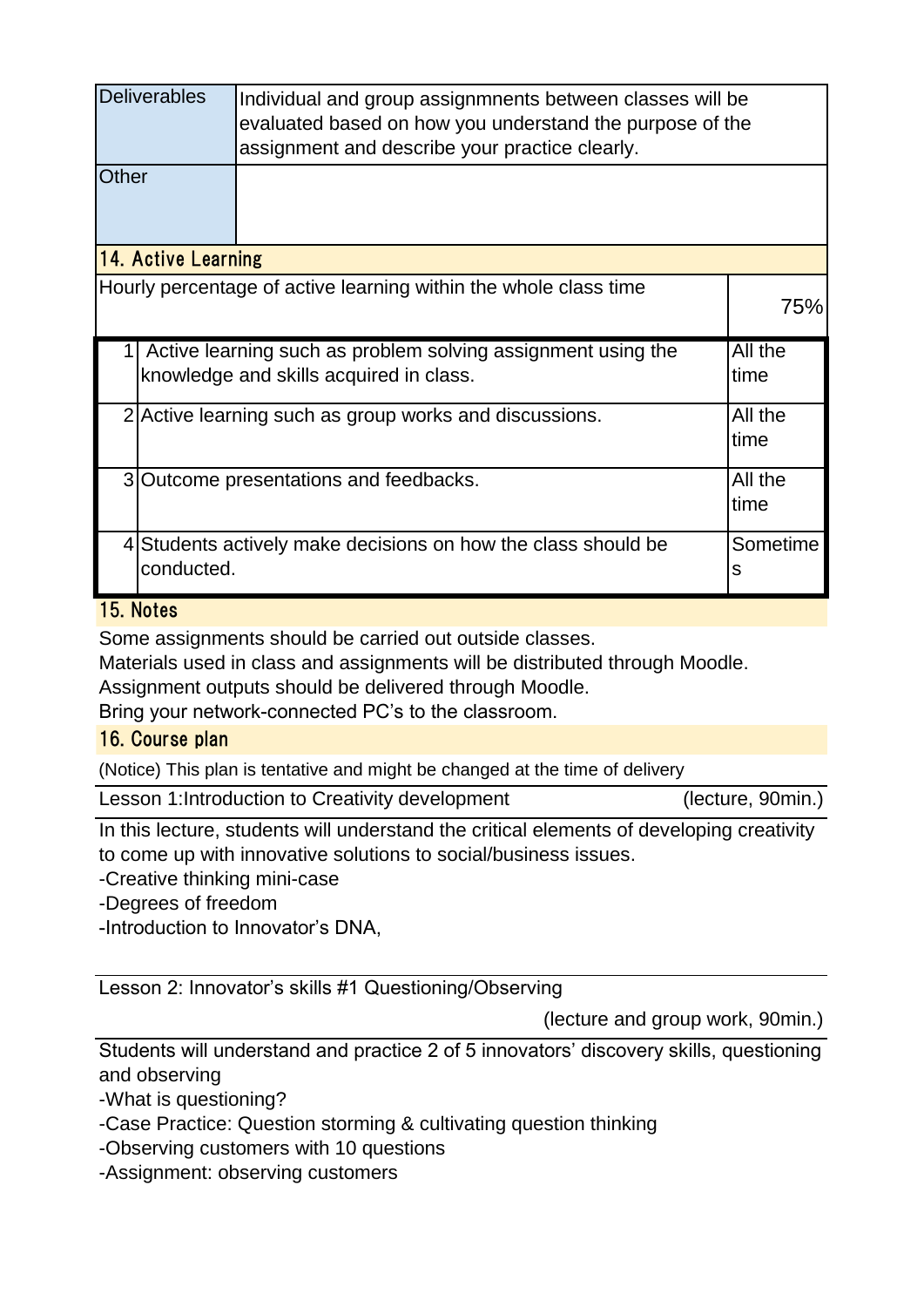Lesson 3: Innovator's skills #2 Observing

(lecture and group work, 90min.)

Students will understand and practice one of 5 innovators' discovery skills, observing.

-Sharing findings of observing customers

-Discussing implications of observing.

Lesson 4: Innovator's skills #3 Networking:/Experimenting

(lecture and group work, 90min.)

Students will understand and practice 2 of 5 innovators' discovery skills, networking and experimenting.

- What is networking?

-Practice: expanding diversity of your network

-What is experimenting?

ecosystem

-Practice: developing experimenting skills

-Assignment: research for the service design part

Lesson 5-8:Service Design: Creating a novel service

(Special Workshop, 90min x 4.)

In this one day workshop, students will practice "service design", a set of process/tools to come up with innovative service to issues. The focus of this workshop will be "Shering."

-Introduction to service design

-Extraction of attributes and clustering

-Identifying design opportunities

-Extracting "touchpoints"

-User Scenario: Producing experience maps -Presentaion

Lesson 9: Innovator's skills #4 Association

(lecture and group work, 90min.)

Students will understand and practice one of 5 innovators' discovery skills, associating.

-What is associating?

-Case Practice: Forced association

-Case Practice: SCAMPER

Lesson 10: Innovation Case

(lecture and group work, 90min.)

An innovation case of the Japanese mobile phone industry: NTT DoCoMo i-mode case will be presented. Students will discuss the role of leaders in making innovation happen.

- NTT DoCoMo i-mode Case

- Discussing role of leaders.